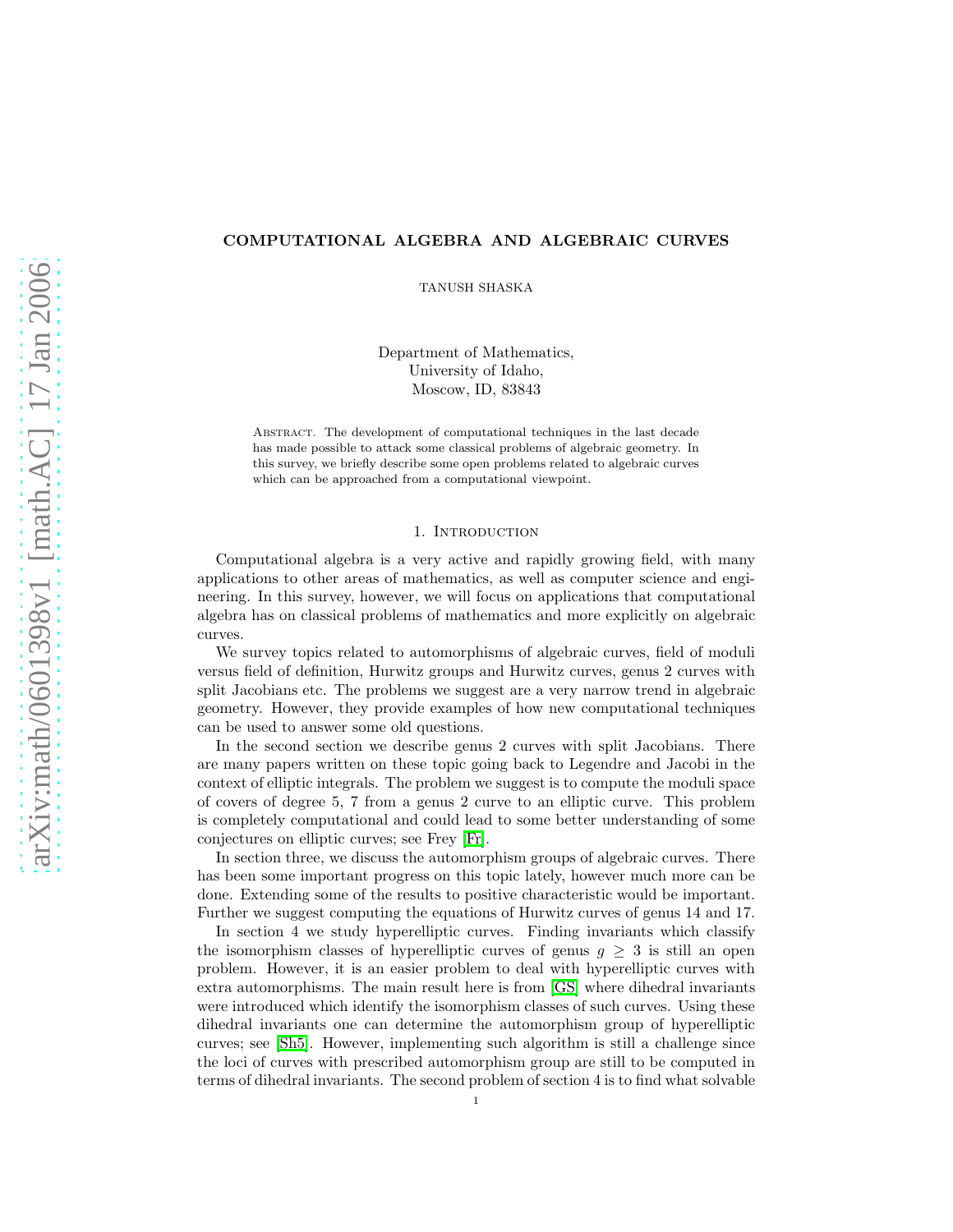#### 2 TANUSH SHASKA

groups can occur as monodromy groups of full moduli dimension for coverings of the Riemann sphere with a genus two curve; see section 4.1, for details.

In the last section we focus on the field of moduli of algebraic curves. This is a classical problem of algebraic geometry that goes back to Weil and Shimura among many others. An answer to the conjecture of section 5 would be important in algebraic geometry, but also from a computational viewpoint. Problems 7 - 10 suggest some variations of the field of moduli problem.

Acknowledgment: Most of the topics discussed in this paper are joint work with my collaborators. I would like to thank J. Gutierrez, B. Guralnick, K. Magaard, S. Shpectorov, H. Völklein, M. Fried, J. Schicho, I. Shparlinski among many others for many helpful discussions. This paper originated from my talk in ACA 03, held in Raleigh, North Carolina. I want to thank the organizing committee of ACA 03, especially M. Giesbrecht , H. Hong, E. Kaltofen, and A. Szanto. Finally, I would like to thank E. Volcheck for suggesting that I summarize my talk at ACA 03 in this article for the Communications of Computer Algebra.

### 2. Genus 2 curves with split Jacobian

First, we focus on genus 2 curves whose Jacobians are isogenous to a product of elliptic curves. These curves have been studied extensively in the 19th century in the context of elliptic integrals. Legendre gave the first example of such a curve and then Jacobi, Clebsch, Hermite, Goursat, Brioschi, and Bolza explored them further. In the late 20th century Frey and Kani, Kuhn, Gaudry and Schost, Shaska and Voelklein, and many others have studied these curves further. They are of interest for the arithmetic of genus 2 curves as well as elliptic curves. See [\[FK\]](#page-7-2) for some conjectures that relate this topic with the arithmetic of elliptic curves.

Let C be a curve of genus 2 and  $\psi_1 : C \longrightarrow E_1$  a map of degree n, from C to an elliptic curve  $E_1$ , both curves defined over  $\mathbb C$ . In [\[Sh1\]](#page-7-3), we show that this map induces a degree n map  $\phi_1 : \mathbb{P}^1 \longrightarrow \mathbb{P}^1$ . We determine all possible ramifications for  $\phi_1$ . If  $\psi_1: C \longrightarrow E_1$  is maximal (i.e., does not factor non-trivially) then there exists a maximal map  $\psi_2 : C \longrightarrow E_2$ , of degree n, to some elliptic curve  $E_2$  such that there is an isogeny of degree  $n^2$  from the Jacobian  $J_C$  to  $E_1 \times E_2$ . We say that  $J_C$  is  $(n, n)$ -decomposable. If the degree n is odd the pair  $(\psi_2, E_2)$  is canonically determined; see [\[Sh1\]](#page-7-3) for details.

We denote the moduli space of such degree n coverings  $\phi : \mathbb{P}^1 \to \mathbb{P}^1$  by  $\mathcal{L}_n$ . This space is studied by Kani and it is called "modular diagonal space". It can be viewed also as the Hurwitz space of covers  $\phi : \mathbb{P}^1 \to \mathbb{P}^1$  with ramification determined above. For our purposes,  $\mathcal{L}_n$  will simply be the locus of genus 2 curves whose Jacobian is  $(n, n)$ -isogenous to a product of two elliptic curves.

The locus  $\mathcal{L}_2$  of these genus 2 curves is a 2-dimensional subvariety of the moduli space  $\mathcal{M}_2$  and is studied in detail in [\[SV1\]](#page-8-1). An equation for  $\mathcal{L}_2$  is already in the work of Clebsch and Bolza. We use a birational parametrization of  $\mathcal{L}_2$  by affine 2-space to study the relation between the j-invariants of the degree 2 elliptic subfields. This extends work of Geyer, Gaudry, Stichtenoth and others. We find a 1-dimensional family of genus 2 curves having exactly two isomorphic elliptic subfields of degree 2; this family is parameterized by the j-invariant of these subfields. This was a joint project with H. Völklein, published in the proceedings of professor Abhyankar's 70th birthday conference.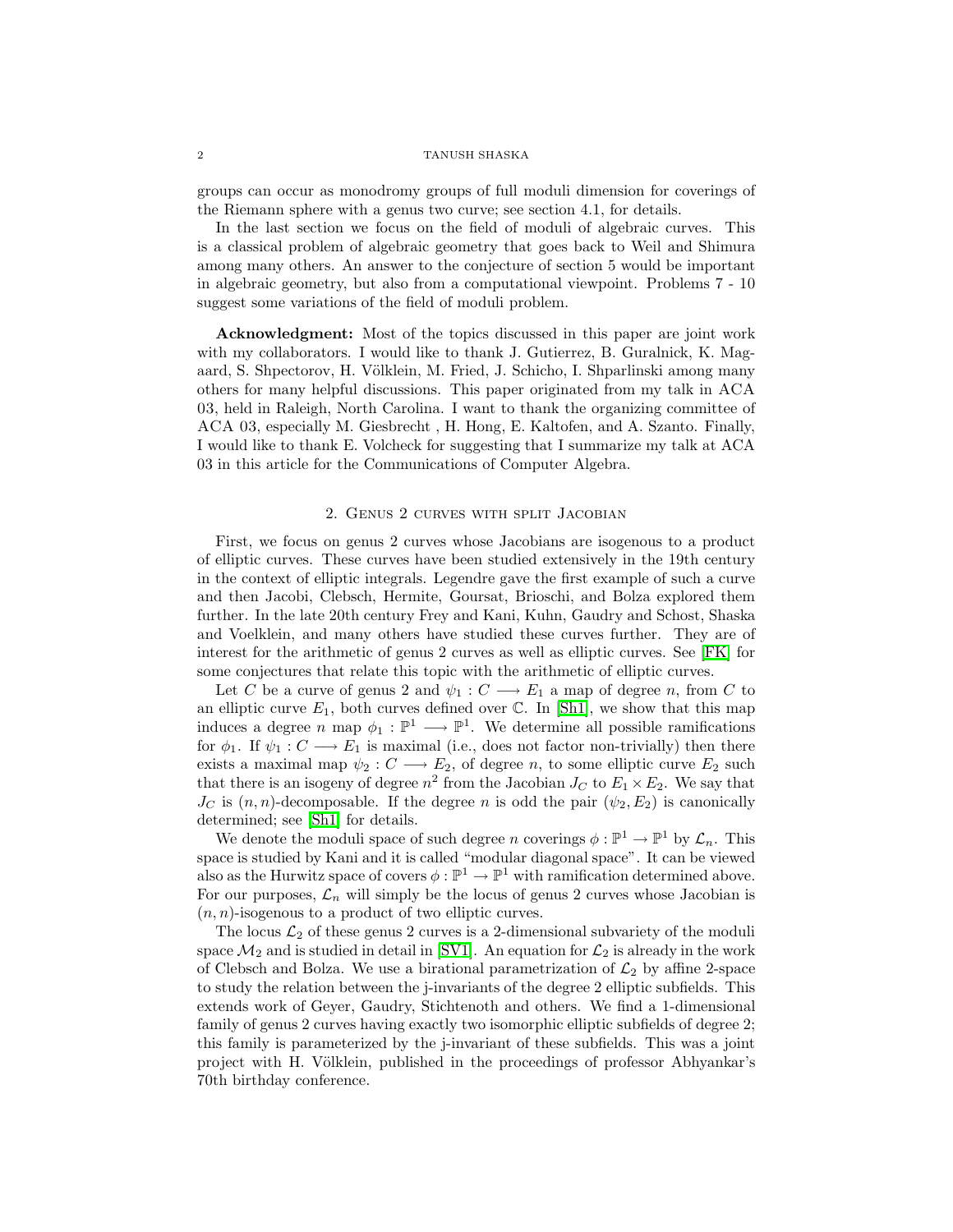If  $n > 2$ , the surface  $\mathcal{L}_n$  is less understood. The case  $n = 3$  was initially studied by Kuhn [\[Ku\]](#page-7-4) where some computations for  $n = 3$  were performed. The computation of the equation of  $\mathcal{L}_3$  was a major computational effort. A detailed description of this computation is given in [\[Sh2\]](#page-8-2). Computational algebra techniques (i.e., Groebner basis, Buchberger algorithm) and computational algebra packages (i.e, Magma, Maple, GAP) were used. In [\[Sh2\]](#page-8-2), we study genus 2 function fields K with degree 3 elliptic subfields. We show that the number of  $Aut(K)$ -classes of such subfields of fixed  $K$  is 0,1,2 or 4. Also we compute an equation for the locus of such K in the moduli space of genus 2 curves. Equations of  $\mathcal{L}_n$  for  $n > 5$  are still unknown.

Let C be a genus 2 curve defined over k,  $char(k) = 0$ . If  $\bar{k}(\mathcal{C})$  has a degree 3 elliptic subfield then the automorphism group  $Aut(\mathcal{C})$  is isomorphic to one of the following:  $\mathbb{Z}_2$ ,  $V_4$ ,  $D_8$ , or  $D_{12}$ , where  $D_n$  is the dihedral group of order n. There are exactly six genus two curves  $\mathcal C$  defined over  $\mathbb C$  with  $Aut(\mathcal C)$  isomorphic to  $D_8$  (resp.,  $D_{12}$ ). We further show that only four (resp., three) of the curves with group  $D_8$ (resp.,  $D_{12}$ ) are defined over Q. This is summarized in [\[Sh3\]](#page-8-3).

Continuing on the work of the above papers, we suggest the following problem:

**Problem 1.** Determine the locus  $\mathcal{L}_n$  in  $\mathcal{M}_2$  for  $n = 5, 7$ . Further, determine the *relation between the elliptic curves*  $E_1$  *and*  $E_2$  *in each case.* 

Using techniques from [\[SV1,](#page-8-1) [Sh2\]](#page-8-2) this becomes simple a computational problem. However, determining such loci requires the use of a Groebner basis algorithm. Computationally this seems to be difficult for  $n = 5, 7$ .

### 3. The automorphism group of a compact Riemann surface

Computation of automorphism groups of compact Riemann surfaces is a classical problem that goes back to Schwartz, Hurwitz, Klein, Wiman and many others. Hurwitz showed that the order of the automorphism group of a compact Riemann surface of genus g is at most  $84(g-1)$ , which is known as the Hurwitz bound. Klein was mostly interested with the real counterpart of the problem, hence the term "compact Klein surfaces". Wiman studied automorphism groups of hyperelliptic curves and orders of single automorphisms.

The 20th century produced a huge amount of literature on the subject. Baily [\[Ba\]](#page-7-5) gave an analytical proof of a theorem of Hurwitz: if  $g \geq 2$ , there exists a curve of genus g with non-trivial automorphisms. In other papers was treated the number of automorphisms of a Riemann surface; see Accola [\[Ac1\]](#page-7-6), Maclachlan [\[Mc1\]](#page-7-7), [\[Mc2\]](#page-7-8) among others. Accola [\[Ac2\]](#page-7-9) gives a formula relating the genus of a Riemann surface with the subgroups of the automorphism group; known as Accola's theorem. Harvey studied cyclic groups and Lehner and Newman maximal groups that occur as automorphism groups of Riemann surfaces.

A group of automorphisms of a compact Riemann surface  $X$  of genus  $g$  can be faithfully represented via its action on the abelian differentials on X as a subgroup of  $GL(q,\mathbb{C})$ . There were many efforts to classify the subgroups G of  $GL(q,\mathbb{C})$  that so arise, via the cyclic subgroups of  $G$  and conditions on the matrix elements of  $G$ . In a series of papers, I. Kuribayashi, A. Kuribayashi, and Kimura compute the lists of subgroups which arise this way for  $g = 3, 4$ , and 5.

By covering space theory, a finite group  $G$  acts (faithfully) on a genus  $g$  curve if and only if it has a genus g generating system; see  $[MS]$ . Using this purely grouptheoretic condition, Breuer [\[Br\]](#page-7-11) classified all groups that act on a curve of genus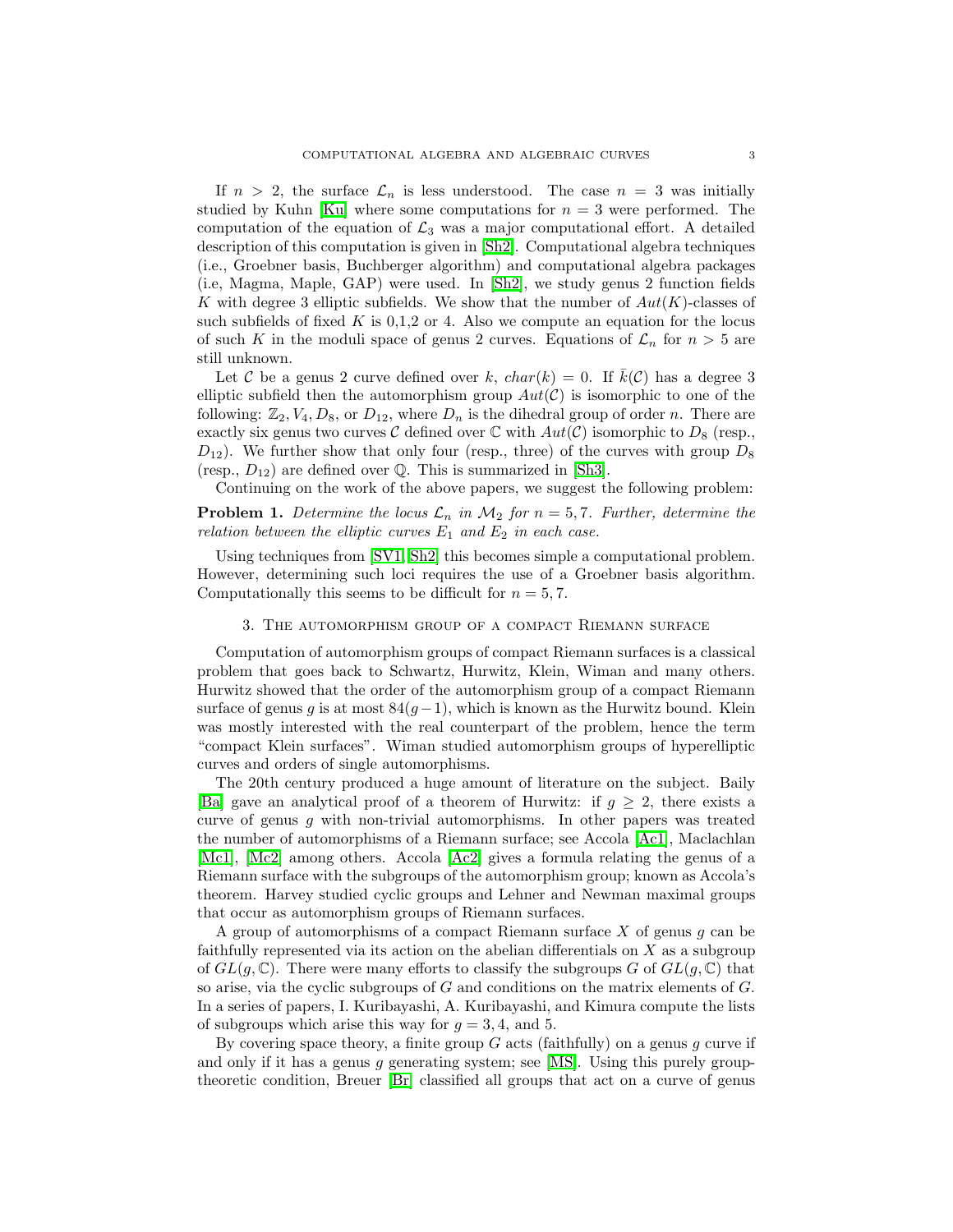#### 4 TANUSH SHASKA

≤ 48. This was a major computational effort using the computer algebra system GAP. It greatly improved on several papers dealing with small genus, by various authors.

Of course, for each group in Breuer's list, all subgroups are also in the list. This raises the question how to pick out those groups that occur as the full auto**morphism group** of a genus  $q$  curve. This question is answered in the following paper.

Let G be a finite group, and  $g \geq 2$ . In a joint project with Magaard, Shpectorov, and Völklein we study the locus of genus  $g$  curves that admit a  $G$ -action of given type, and inclusions between such loci; see [\[MS\]](#page-7-10). We use this to study the locus of genus g curves with prescribed automorphism group  $G$ . We completely classify these loci for  $g = 3$  (including equations for the corresponding curves), and for  $q \leq 10$  we classify those loci corresponding to "large" G.

We suggest the following:

Problem 2. *Determine the list of possible automorphism groups of algebraic curves of small genus (i.e.,*  $g \leq 10$ *) in every characteristic.* 

For  $g = 2$  this list is well known (it appears also in [\[SV1\]](#page-8-1)). For  $g = 3$  it can probably be completed from work of Brock, Wolper and others. However, for  $g > 3$ such list of groups is unknown. It would be nice to have a complete list for "small genus", say  $q \leq 10$ . Since, such lists tend to grow as genus grows, such information could be organized in a database and be very helpful to the mathematics community. It is important to mention that such lists are not known even in characteristic zero.

In [\[Sh5\]](#page-8-0) (ISSAC 03) a new algorithm was introduced to compute the automorphism group of a given hyperelliptic curve. However, this will be discussed in more detail in the next section.

3.1. **Hurwitz curves.** A Hurwitz curve is a genus  $q$  curve, defined over an algebraically closed field of characteristic zero, which has  $84(q - 1)$  automorphisms. A group G that can be realized as an automorphism group of a Hurwitz curve is called a Hurwitz group. There are a lot of papers by group-theoretists on Hurwitz groups, surveyed by Conder. It follows from Hurwitz's presentation that a Hurwitz group is perfect. Thus every quotient is again a Hurwitz group, and if such a quotient is minimal then it is a non-abelian simple group. Several infinite series of simple Hurwitz groups have been found by Conder, Malle, Kuribayashi, Zalessky, Zimmermann and others. In 2001, Wilson showed the monster is a Hurwitz group; see [\[MS\]](#page-7-10) for a complete list of references.

Klein's quartic is the only Hurwitz curve of genus  $g \leq 3$ . Fricke showed that the next Hurwitz group occurs for  $g = 7$  and has order 504. Its group is  $SL(2,8)$ , and an equation for it was computed by Macbeath in 1965. Klein's quartic and Macbeath's curve are the only Hurwitz curves whose equations are known. Further Hurwitz curves occur for  $q = 14$  and  $q = 17$  (and for no other values of  $q \le 19$ ). It is natural, to try to write equations for these Hurwitz curves of genus 14, 17.

Problem 3. *Compute equations for the Hurwitz curves of genus 14, and possibly 17.*

### 4. Computational aspects of hyperelliptic curves

It is an interesting and difficult problem in algebraic geometry is to obtain a generalization of the theory of elliptic modular functions to the case of higher genus.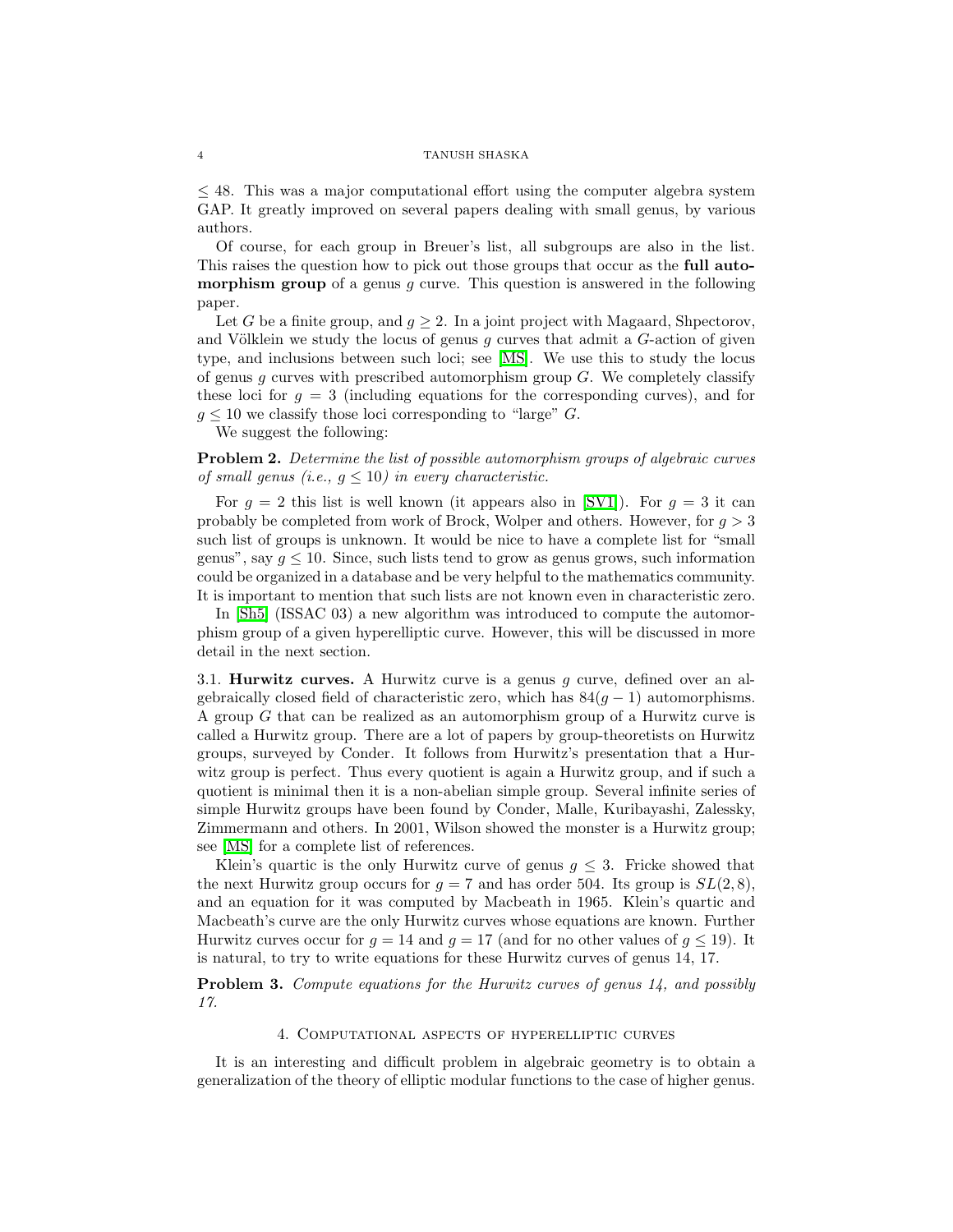In the elliptic case this is done by the so-called j-*invariant* of elliptic curves. In the case of genus g = 2, Igusa (1960) gives a complete solution via *absolute invariants*  $i_1, i_2, i_3$  of genus 2 curves. Generalizing such results to higher genus is much more difficult due to the existence of non-hyperelliptic curves. However, even restricted to the hyperelliptic moduli  $\mathcal{H}_q$  the problem is still unsolved for  $q \geq 3$ . In other words, there is no known way of identifying isomorphism classes of hyperelliptic curves of genus  $g \geq 3$ . In terms of classical invariant theory this means that the field of invariants of binary forms of degree  $2g + 2$  is not known for  $g \geq 3$ .

The following is a special case of  $g = 3$ .

## Problem 4. *Find invariants which classify the isomorphism classes of genus 3 hyperelliptic curves.*

This is equivalent with determining the field of invariants of binary octavics. The covariants of binary octavics were determined in 1880 by von Gall. The generators of the ring of invariants were determined by Shioda in 1965. However, the field of invariants is unknown. This is a computational problem and should be possible to solve with now-day techniques. Extending this to positive characteristic would be quite interesting.

In a joint paper with J. Gutierrez, we find invariants that identify isomorphism classes of genus q hyperelliptic curves with extra (non-hyperelliptic) involutions; see [\[GS\]](#page-7-1). This result gives a nice way of doing computations with these curves. We call such invariants *dihedral invariants* of hyperelliptic curves. Let  $\mathcal{L}_q$  be the locus in  $\mathcal{H}_g$  of hyperelliptic curves with extra involutions.  $\mathcal{L}_g$  is a g-dimensional subvariety of  $\mathcal{H}_g$ . The dihedral invariants yield a birational parametrization of  $\mathcal{L}_g$ . Computationally these invariants give an efficient way of determining a point of the moduli space  $\mathcal{L}_q$ . Moreover, we show that the field of moduli is a field of definition (see below) for all  $\mathfrak{p} \in \mathcal{L}_3$  such that  $|\text{Aut}(\mathfrak{p})| > 4$ .

Dihedral invariants can be used to study the field of moduli of hyperelliptic curves in  $\mathcal{L}_q$  (cf. section 5). Whether or not the field of moduli is a field of definition is in general a difficult problem that goes back to Weil, Shimura et al. In ASCM 2003, we conjecture that for each  $\mathfrak{p} \in \mathcal{H}_g$  such that  $|\text{Aut}(\mathfrak{p})| > 2$  the field of moduli is a field of definition. Making use of dihedral invariants we show that if the Klein 4-group can be embedded in the reduced automorphism group of  $\mathfrak{p} \in \mathcal{L}_g$  the our conjecture holds; see [\[Sh4\]](#page-8-4) for details.

The families of hyperelliptic curves with reduced automorphism group (i.e., the automorphism group modulo the hyperelliptic involution) isomorphic to  $A_4$  or a cyclic group, are studied in [\[Sh6\]](#page-8-5). We characterize such curves in terms of classical invariants of binary forms and in terms of dihedral invariants. Further, we describe algebraically the loci of such curves for  $q \leq 12$  and show that for all curves in these loci the field of moduli is a field of definition.

New techniques for computing the automorphism group of a genus  $g$  hyperelliptic curve  $\mathcal{X}_q$  are discussed in [\[Sh5\]](#page-8-0). The first technique uses the classical  $GL_2(k)$ invariants of binary forms. This is a practical method for curves of small genus, but has limitations as the genus increases, due to the fact that such invariants are not known for large genus. The second approach, which uses dihedral invariants of hyperelliptic curves, is a very convenient method and works well in all genera. We define the normal decomposition of a hyperelliptic curve with extra automorphisms. Then, dihedral invariants are defined in terms of the coefficients of this normal decomposition. We define such invariants independently of the automorphism group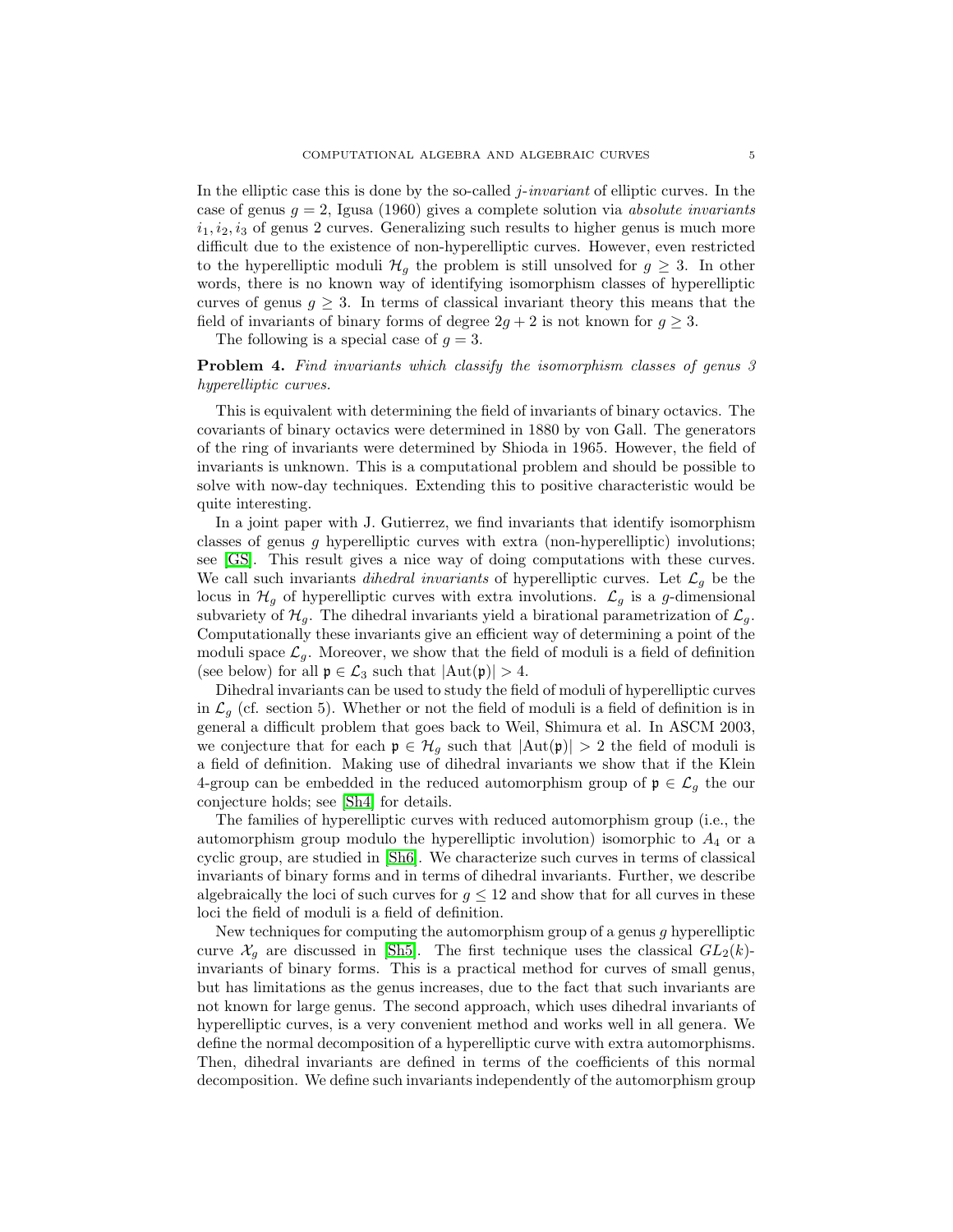$Aut(\mathcal{X}_q)$ . However, to compute such invariants the curve is required to be in its normal form. This requires solving a nonlinear system of equations. We discover conditions in terms of classical invariants of binary forms for a curve to have reduced automorphism group  $A_4$ ,  $S_4$ ,  $A_5$ .

In the case of hyperelliptic curves the list of groups are completely determined in characteristic zero by work of Bujalance, Gromadzky, and Gamboa. We suggest the following:

Problem 5. *Implement a fast algorithm that does the following: Given a genus* g *hyperelliptic curve*  $\mathcal{X}_g$ *, determine the automorphism group of*  $\mathcal{X}_g$ *.* 

The known algorithms (even the recent ones) approach the problem by solving a system of equations via Groebner basis. This is normally inefficient and expensive. We have implemented such programs for small  $q$  and these results can be extended even further. It will be valuable to organize such results in a computer algebra package and extend to  $g \leq 10$ .

4.1. The monodromy group of a genus 2 curve covering  $\mathbb{P}^1$ . Determining the monodromy group of a generic genus g curve covering  $\mathbb{P}^1$  is a problem with a long history which goes back to Zariski and relates to Brill-Nother theory. Let  $\mathcal{X}_g$  be generic curve of genus g and  $f: X_g \to \mathbb{P}^1$  a degree n cover. Denote by  $G := \overline{Mon}(f)$ , the monodromy group of  $\overline{f} : X_g \to \mathbb{P}^1$ . Zariski showed that for  $g > 6$ , G is not solvable. For  $g \leq 6$  the situation is more technical. This has been studied by many authors e.g., Fried, Guralnick, Neubauer, Magaard, Völklein et al. However, the problem is open for  $g = 2$ . Guralnick and Fried, in a preprint dated at 1986, have shown that for G primitive in  $S_n$  and solvable there are six possibilities for G. Two of those are obvious cases  $S_3, S_4$ . The other four groups are  $D_{10}$ ,  $\mathbb{Z}_3^2 \rtimes D_8$ ,  $AGL_2(3)$ ,  $S_4 \wr \mathbb{Z}_2$ ; see [\[FG\]](#page-7-12). The corresponding signatures are:

$$
(2^2, 2^2, 2^2, 2^2, 2^2, 2^2), (2^3, 2^3, 2^3, 2^3, 2^4, 2^4),(2^3, 2^3, 2^3, 2^3, 3^2, 3^2), (2^6, 2^6, 2^6, 2^4, 2^4, 2^4, 2^4).
$$

Problem 6. *For each case above, determine the locus of such genus 2 curves in* M<sup>2</sup>  $(e.g., the equation of such locus in terms of invariants  $i_1, i_2, i_3$ ) and its dimension.$ 

Notice that via the braid group action (using GAP), we can show that the corresponding Hurwitz spaces are irreducible. We expect in all cases that the dimension of the locus in  $\mathcal{M}_2$  is  $\leq 2$ .

#### 5. Field of moduli versus the field of definition

Let X be a curve defined over k. A field  $F \subset k$  is called a *field of definition* of X if there exists  $\mathcal{X}'$  defined over F such that  $\mathcal{X} \cong \mathcal{X}'$ . The field of moduli of  $\mathcal X$  is a subfield  $F \subset k$  such that for every automorphism  $\sigma$  of  $k \mathcal{X}$  is isomorphic to  $\mathcal{X}^{\sigma}$  if and only if  $\sigma_F = id$ .

The field of moduli is not necessary a field of definition. To determine the points  $\mathfrak{p} \in \mathcal{M}_q$  where the field of moduli is not a field of definition is a classical problem in algebraic geometry and has been the focus of many authors, Weil, Shimura, Belyi, Coombes-Harbater, Fried, Débes, Wolfart among others.

Weil (1954) showed that for every algebraic curve with trivial automorphism group, the field of moduli is a field of definition. Shimura (1972) gave the first example of a family of curves such that the field of moduli is not a field of definition.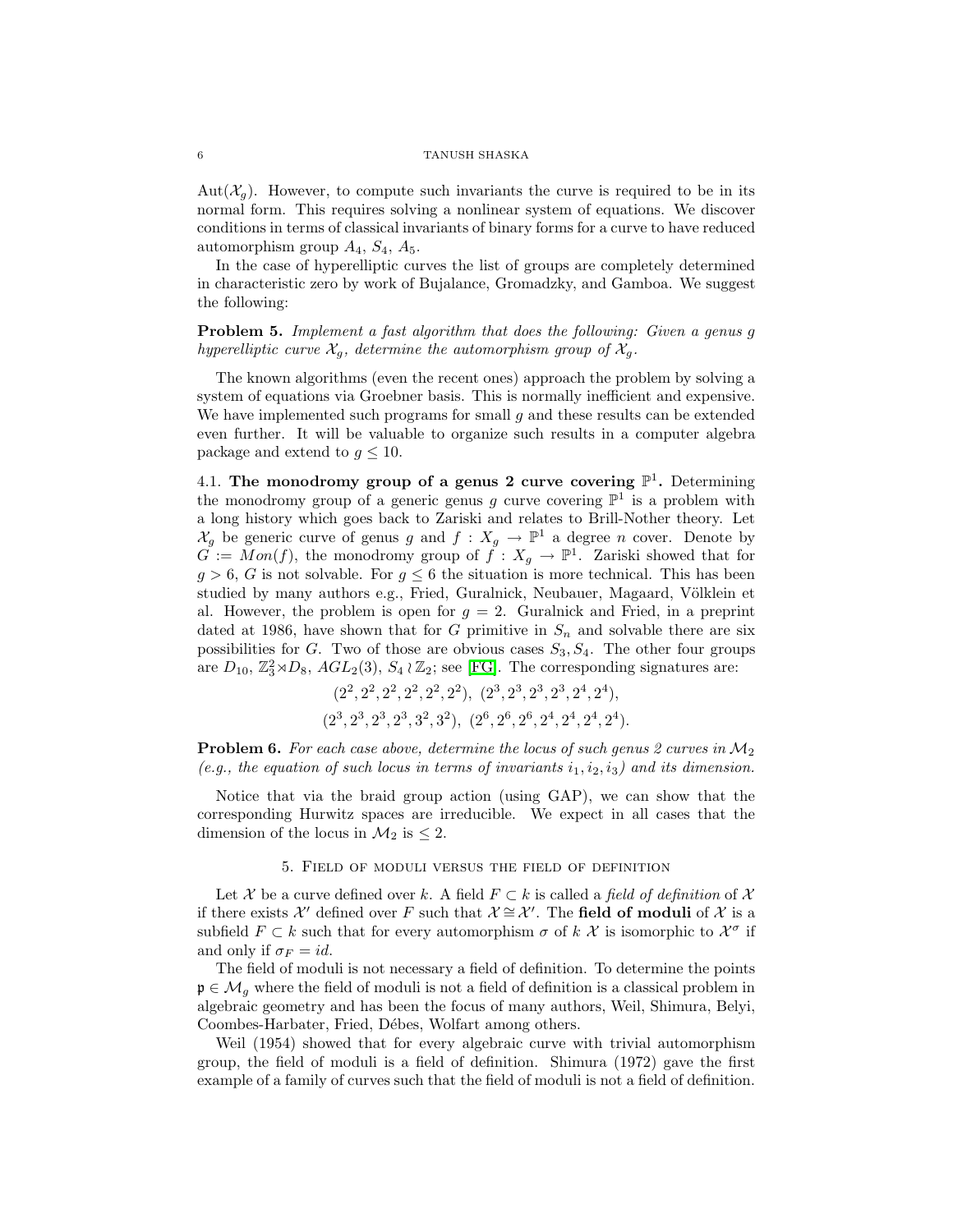Shimura's family were a family of hyperelliptic curves. Further he adds: *" ... the above results combined together seem to indicate a rather complicated nature of the problem, which almost defies conjecture. A new viewpoint is certainly necessary to understand the whole situation"*

It seems as hyperelliptic curves provide the most interesting examples. For example, we are not aware of any explicit examples of non-hyperelliptic curves such that the field of moduli is not a field of definition. Moreover, with the help of dihedral invariants we have a way of describing the points of moduli in the locus  $\mathcal{L}_q$ . Hence, we focus on hyperelliptic curves.

We call a point  $\mathfrak{p} \in \mathcal{H}_g$  a *moduli point*. The field of moduli of  $\mathfrak{p}$  is denoted by  $F_p$ . If there is a curve  $\mathcal{X}_g$  defined over  $F_p$  such that  $\mathfrak{p} = [\mathcal{X}_g]$ , then we call such a curve a *rational model over the field of moduli*. Consider the following problem:

*Let the moduli point*  $\mathfrak{p} \in \mathcal{H}_g$  *be given. Find necessary and sufficient conditions that the field of moduli*  $F_p$  *is a field of definition. If*  $\mathfrak p$  *has a rational model*  $\mathcal X_q$  *over its field of moduli, then determine explicitly the equation of*  $\mathcal{X}_q$ .

In 1993, Mestre solved the above problem for genus two curves with automorphism group  $\mathbb{Z}_2$ . Mestre's approach is followed by Cardona and Quer (2002) to prove that for points  $\mathfrak{p} \in \mathcal{M}_2$  such that  $|Aut(\mathfrak{p})| > 2$  the field of moduli is a field of definition; see also [\[Sh3\]](#page-8-3) for a different approach. In his talk at ANTS V (see [\[Sh3\]](#page-8-3)), the author conjectured the following:

Conjecture 1. Let  $\mathfrak{p} \in \mathcal{H}_q$  be a moduli point such that  $|Aut(\mathfrak{p})| > 2$ . Then, its *field of moduli is a field of definition.*

The author has proved this conjecture for curves with reduced automorphism group isomorphic to  $A_4$  and genus  $g \leq 12$ ; see [\[Sh6\]](#page-8-5). Also the conjecture is true for  $g = 3$  and  $|\text{Aut}(\mathfrak{p})| > 4$ ; see [\[GS\]](#page-7-1). Furthermore, we intend to investigate the conjecture in all cases:

## Problem 7. *Investigate Conjecture 1 in all cases.*

In studying the above conjecture, we are looking for more than just a true or false answer. We would like a way to determine the field of moduli of any hyperelliptic curves with extra automorphisms. Generically, dihedral invariants accomplish this for curves with extra involutions (i.e., locus  $\mathcal{L}_g$ ). However, there is also the singular locus in  $\mathcal{L}_g$  which needs to be considered. And then, there are also hyperelliptic curves with extra automorphisms which are not in  $\mathcal{L}_g$ . The upshot would be to solve the following:

**Problem 8.** *Let*  $\mathfrak{p} \in \mathcal{H}_g$ *. Determine if the field of moduli is a field of definition. In that case, explicitly find a rational model of the curve over its field of moduli.*

The above problems lead to the following:

Problem 9. *Find necessary and sufficient conditions in terms of invariants of binary forms such that a hyperelliptic curve has no extra automorphisms.*

Such conditions were known to Clebsch and Bolza for  $g = 2$ . These conditions were used by Mestre in [\[Me\]](#page-7-13). Finding similar conditions for  $g \geq 3$  would help extend Mestre's algorithm to  $q \geq 3$ . Solving the above problem would give a way of investigating Conjecture 1 without the hypothesis  $|\text{Aut}(\mathfrak{p})| > 2$ .

**Problem 10.** *Find an algorithm which does the following: Let*  $\mathfrak{p} \in \mathcal{H}_g$  *such that*  $|Aut(\mathfrak{p})| = 2$ . Determine if the field of moduli is a field of definition.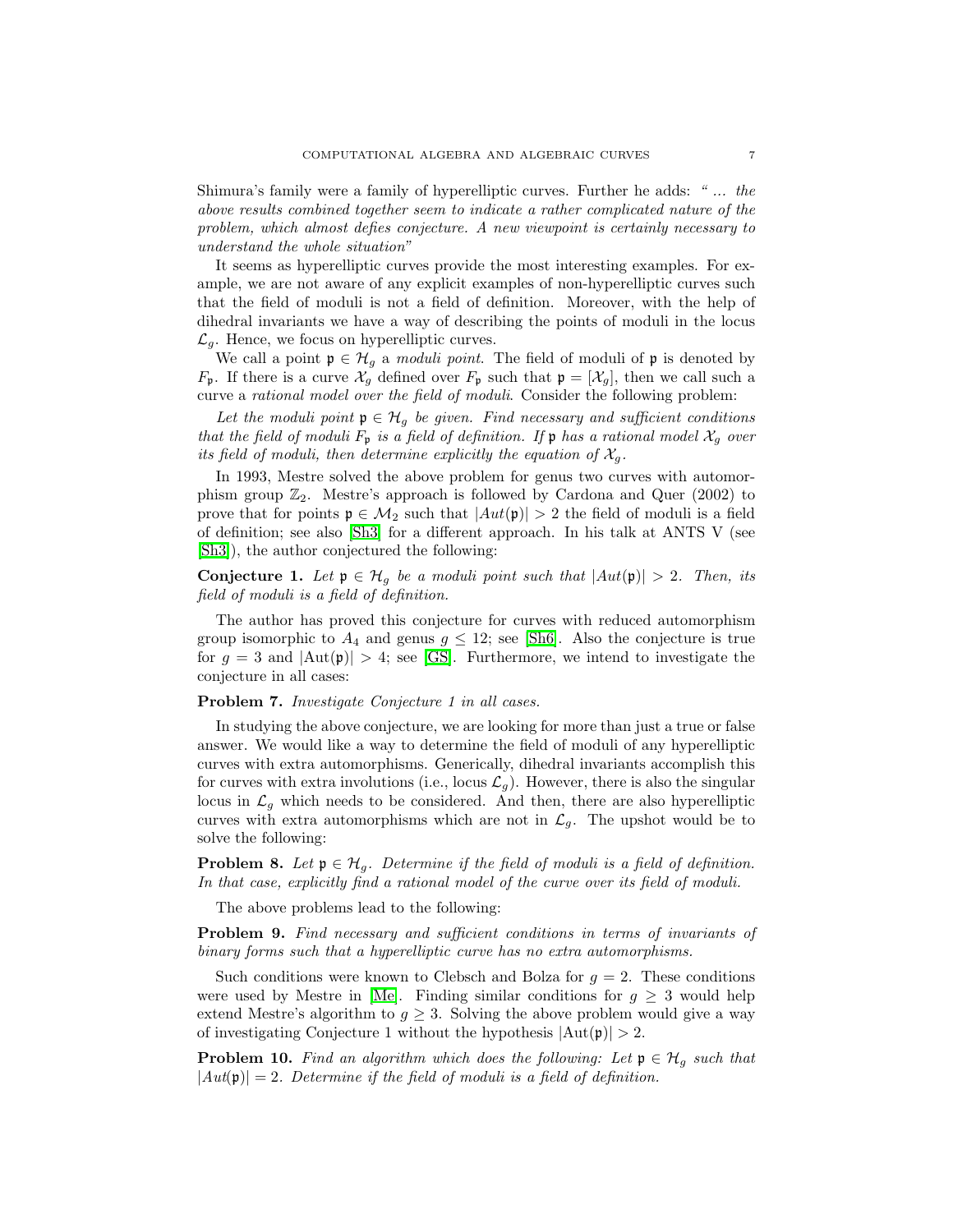#### 8 TANUSH SHASKA

#### **REFERENCES**

- <span id="page-7-9"></span><span id="page-7-6"></span>[Ac1] R. ACCOLA, On the number of automorphisms of a closed Riemann surface, Trans. Amer. Math. Soc. 131 (1968), 398-408.
- <span id="page-7-5"></span>[Ac2] R. ACCOLA, Two theorems on Riemann surfaces with noncyclic automorphism groups, Proc. Amer. math. Soc. 25 (1970), 598-602.
- <span id="page-7-11"></span>[Ba] W. BAILY, On the automorphism group of a generic curve of genus  $> 2$ , J. Math. Kyoto Univ. 1 (1961/1962), 101–108; correction, 325.
- [Br] Th. Breuer, Characters and automorphism groups of compact Riemann surfaces, London Math. Soc. Lect. Notes 280, Cambridge Univ. Press 2000.
- [Bo] O. Bolza, On binary sextics with linear transformations into themselves, Amer. J. Math. 10 (1888), 47-70.
- [BS] R. Brandt and H. Stichtenoch, Die Automorphismengrupenn hyperelliptischer Kurven. Manuscripta Math 55 (1986), no. 1, 83-92.
- [Bu] E. BUJALANCE E, J. M. GAMBOA, G. GROMADZKI, The full automorphism groups of hyperelliptic Riemann surfaces, Manuscripta Math. 79 (1993), no. 3-4, 267–282.
- [CF] J. W. S. Cassels and E. V. Flynn; Prolegomena to a Middlebrow Arithmetic of Curves of Genus Two, LMS, 230, 1996.
- [Cl] A. CLEBSCH, Theorie der Binären Algebraischen Formen, Verlag von B.G. Teubner, Leipzig (1872).
- [DM] P. DELIGNE P, D. MUMFORD D, The irreducibility of the space of curves of given genus, Publ. Math.Hautes Etudes Sci.  $36$ , 75-109, 1969.
- <span id="page-7-0"></span>[ES] T. EKEDAHL T, J. P. SERRE, Exemples de courbes algébriques à jacobienne complétement décomposable. C. R. Acad. Sci. Paris Sr. I Math., 317 (1993), no. 5, 509–513.
- [Fr] G. Frey, On elliptic curves with isomorphic torsion structures and corresponding curves of genus 2. Elliptic curves, modular forms, and Fermat's last theorem (Hong Kong, 1993), 79-98, Ser. Number Theory, I, Internat. Press, Cambridge, MA, (1995).
- <span id="page-7-2"></span>[FK] G. Frey and E. Kani, Curves of genus 2 covering elliptic curves and an arithmetic application. Arithmetic algebraic geometry (Texel, 1989), 153-176, Progr. Math., 89, Birkhäuser Boston, Boston, MA, (1991).
- <span id="page-7-12"></span>[FG] M. FRIED AND R. GURALNICK, Radicals don't uniformize the generic curve of genus  $g > 6$ . (preprint).
- [FMV] G. FREY, K. MAGAARD, AND H. VÖLKLEIN The general curve covers  $\mathbb P$  with monodromy group  $A_n$ , preprint.
- [Gu] J. GUTIERREZ, A polynomial decomposition algorithm over factorial domains, Comptes Rendues Mathematiques, de Ac. de Sciences, 13 (1991), 81-86.
- [Gu] J. GUTIERREZ, H. NIEDERREITER, I. SHPARLINSKI, On the multidimensional distribution of inversive congruential pseudorandom numbers in parts of the period. Monatsh. Math. 129 (2000), no. 1, 31–36.
- <span id="page-7-4"></span><span id="page-7-1"></span>[GS] J. GUTIERREZ AND T. SHASKA, Hyperelliptic curves with extra involutions, (submitted), 2002.
- [Ku] M. R. Kuhn, Curves of genus 2 with split Jacobian. Trans. Amer. Math. Soc 307, 41-49, 1988.
- [Ig] J. IGUSA, Arithmetic Variety Moduli for genus 2. Ann. of Math. (2), 72, 612-649, 1960.
- <span id="page-7-8"></span><span id="page-7-7"></span>[Mc1] C. MACLACHLAN, Abelian groups of automorphisms of compact Riemann surfaces, Proc. London Math. Soc.  $(3)$  15  $(1965)$ , 699-712.
- [Mc2] C. MACLACHLAN, A bound for the number of automorphisms of a compact Riemann surface, J. London Math. Soc. (2) 44 (1969), 265–272.
- <span id="page-7-10"></span>[MS] K. MAGAARD, T. SHASKA, S. SHPECTOROV, AND H. VÖLKLEIN, The locus of curves with prescribed automorphism group. Communications in arithmetic fundamental groups (Kyoto, 1999/2001). Sūrikaisekikenkyūsho Kōkyūroku No. 1267 (2002), 112-141.
- <span id="page-7-13"></span>[Me] J. P. MESTRE, Construction de courbes de genre 2 á partir de leurs modules. In T. Mora and C. Traverso, editors, Effective methods in algebraic geometry, volume 94. Prog. Math., 313-334. Birkhäuser, 1991. Proc. Congress in Livorno, Italy, April 17-21, (1990).
- [Sh] T. Shaska, Curves of Genus Two Covering Elliptic Curves, PhD thesis, University of Florida, 2001.
- <span id="page-7-3"></span>[Sh1] T. Shaska, Curves of genus 2 with (n, n)-decomposable Jacobians, J. Symbolic Comput. 31 (2001), no. 5, 603–617.